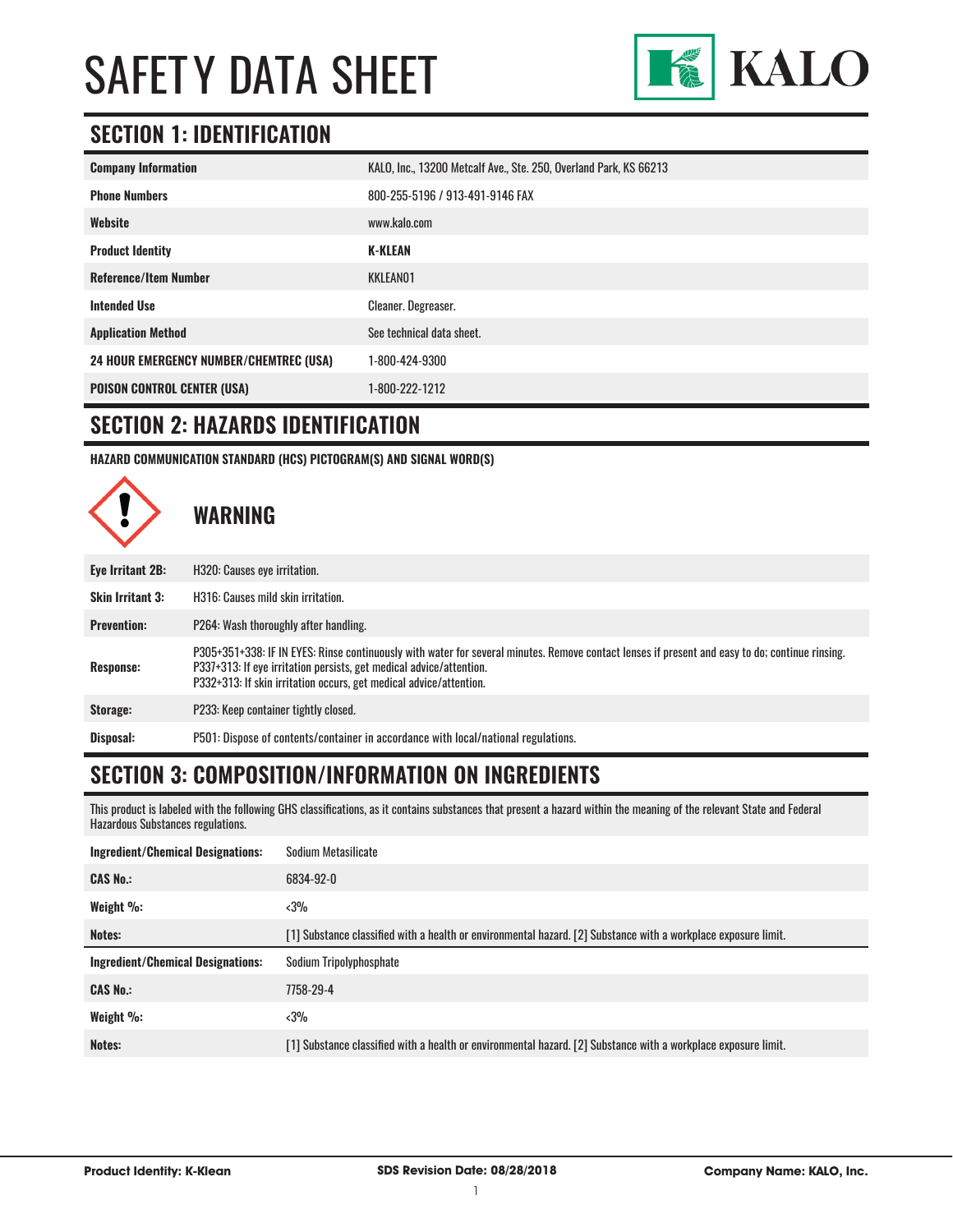

#### **SECTION 4: FIRST AID MEASURES**

#### **[DESCRIPTIONS]**

| General:           | In all cases of doubt, or when symptoms persist, seek medical attention. Never give anything by mouth to an unconscious person.                                                                                                         |
|--------------------|-----------------------------------------------------------------------------------------------------------------------------------------------------------------------------------------------------------------------------------------|
| <b>Inhalation:</b> | Remove to fresh air. Keep patient warm and at rest. If breathing is irregular or stopped, give artificial respiration. If unconscious, place in the recovery<br>position and obtain immediate medical attention. Give nothing by mouth. |
| Eyes:              | Irrigate copiously with clean fresh water for at least 10 minutes, holding the eyelids apart and seek medical attention.                                                                                                                |
| Skin:              | Remove contaminated clothing. Wash skin thoroughly with soap and water or use a recognized skin cleanser. Do NOT use solvents or thinners.                                                                                              |
| Ingestion:         | If accidentally swallowed, obtain immediate medical attention. Keep at rest. Do NOT induce vomiting.                                                                                                                                    |
|                    | [MOST IMPORTANT SYMPTOMS AND EFFECTS, BOTH ACUTE AND DELAYED]                                                                                                                                                                           |
| Overview:          | No adverse symptoms or effects anticipated under normal handling conditions. See Section 2 for further details.                                                                                                                         |
| Eyes:              | Causes irritation seen as redness and tearing. May cause serious eye damage                                                                                                                                                             |
| Skin:              | May cause irritation and slight redness.                                                                                                                                                                                                |
| Inhalation:        | Excessive inhalation may cause drowsiness, light-headedness, weakness or headache.                                                                                                                                                      |
| Ingestion:         | Nausea, vomiting, diarrhea and gastrointestinal disorder may occur when ingested in large quantities. May cause burning of mouth and throat.                                                                                            |

#### **SECTION 5: FIREFIGHTING MEASURES**

**Extinguishing Media:** Water, fog, dry chemical, CO<sup>2</sup>, or alcohol foam. Special Hazards:<br>
Special Hazards:<br>
Special Hazards:<br>
Special Hazards:<br>
Special Hazards:<br>
Special Hazards: also be formed. Never use welding or cutting torches on or near container, even if empty. **Advice For Firefighters:** Evacuate area. Prevent contamination from run-off of adjacent areas, streams, drinking water and sewers. Do not flush down sewers or other drainage systems. Exposed firefighters must wear standard protective equipment and in enclosed areas self-contained breathing apparatus. Use water-spray to cool fire-exposed surfaces and personnel.

#### **SECTION 6: ACCIDENTAL RELEASE MEASURES**

| <b>Precautions/Procedures:</b>                                         | Keep all sources of ignition away from spill/release. In case of a major spill or spillage in a confined space evacuate the area and<br>check vapor levels.                                                                                                                                                                                                                                                                                                                                                                                                                                                                                                               |
|------------------------------------------------------------------------|---------------------------------------------------------------------------------------------------------------------------------------------------------------------------------------------------------------------------------------------------------------------------------------------------------------------------------------------------------------------------------------------------------------------------------------------------------------------------------------------------------------------------------------------------------------------------------------------------------------------------------------------------------------------------|
| <b>Environmental Precautions:</b>                                      | Do not allow spills to enter drains or water courses.                                                                                                                                                                                                                                                                                                                                                                                                                                                                                                                                                                                                                     |
| <b>Methods and Material For</b><br><b>Containment and Cleaning Up:</b> | Ventilate the area and avoid breathing vapors. Take the personal protective measures listed in Section 8. Contain and absorb spillage<br>with non-combustible materials (e.g. sand/earth/vermiculite). Place in closed containers outside buildings and dispose of according<br>to the Waste Regulations (see Section 13). Clean, preferably with a detergent. Do not use solvents. Do not allow spills to enter drains<br>or water courses. If drains, sewers, streams or lakes are contaminated, inform the local water company immediately. In the case of<br>contamination of rivers, streams, or lakes, the Environmental Protection Agency should also be informed. |

#### **SECTION 7: HANDLING AND STORAGE**

| <b>Precautions For Safe Handling:</b> | Do not get in eyes, on skin, or on clothing. Do not breathe vapors or mists. Avoid breathing spray mist. Keep container closed.<br>Use only with adequate ventilation. Use good personal hygiene practices. Wash hands before eating, drinking, smoking.<br>Remove contaminated clothing and wash before reuse. Destroy contaminated belts and shoes and other items that cannot be<br>decontaminated. Have eyewash accessible to use in handling area. See Section 2 for further details. |
|---------------------------------------|--------------------------------------------------------------------------------------------------------------------------------------------------------------------------------------------------------------------------------------------------------------------------------------------------------------------------------------------------------------------------------------------------------------------------------------------------------------------------------------------|
| <b>Conditions For Safe Storage:</b>   | Keep container tightly closed when not in use. Keep out of the reach of children.                                                                                                                                                                                                                                                                                                                                                                                                          |
| <b>Incompatible Materials:</b>        | Strong oxidizers.                                                                                                                                                                                                                                                                                                                                                                                                                                                                          |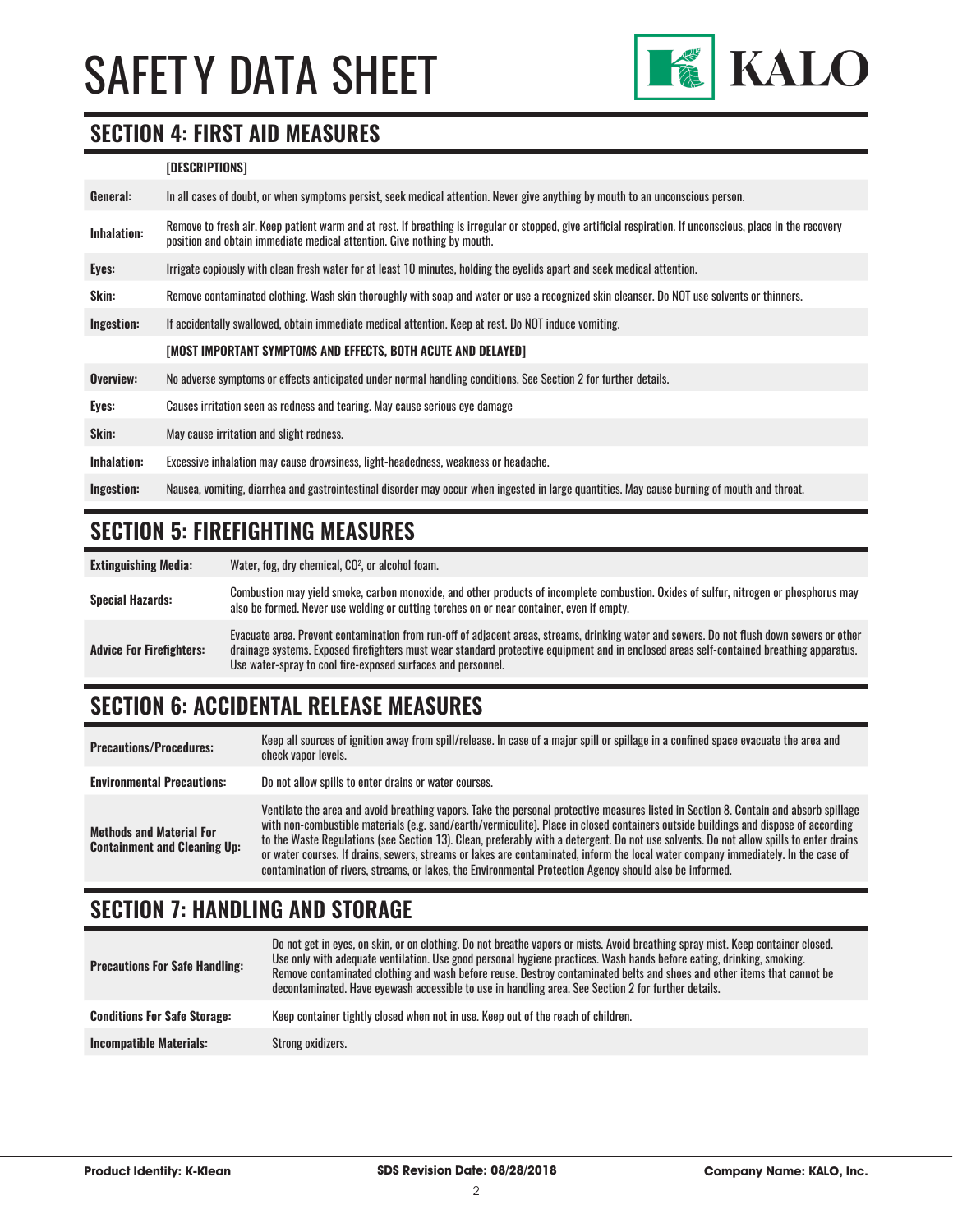

## **SECTION 8: EXPOSURE CONTROLS/PERSONAL PROTECTION**

| <b>Exposure Data:</b>        | This product contains no ingredients (at greater than 0.1%) with established limits for exposure under OSHA, ACGIH and/or NIOSH.                                                                                                                                                                                                       |
|------------------------------|----------------------------------------------------------------------------------------------------------------------------------------------------------------------------------------------------------------------------------------------------------------------------------------------------------------------------------------|
| <b>Carcinogen Data:</b>      | This product contains no ingredients (at greater than 0.1%) that are suspected of being or known to be a carcinogen under OSHA, NTP or<br>IARC.                                                                                                                                                                                        |
|                              | <b>[PERSONAL PROTECTIVE EQUIPMENT]</b>                                                                                                                                                                                                                                                                                                 |
| <b>Respiratory:</b>          | If workers are exposed to concentrations above the exposure limit, they must use the appropriate certified respirators.                                                                                                                                                                                                                |
| Eyes:                        | Wear safety eyewear (e.g. safety spectacles/goggles/visors) to protect against the splash of liquids.                                                                                                                                                                                                                                  |
| Skin:                        | Overalls, which cover the body, arms, and legs, should be worn. Skin should not be exposed. All parts of the body should be washed after<br>contact.                                                                                                                                                                                   |
| <b>Engineering Controls:</b> | Provide adequate ventilation. Where reasonably practicable, this should be achieved by the use of local exhaust ventilation and good general<br>extraction. If these are not sufficient to maintain concentrations of particulates, and any vapor below occupational exposure limits, suitable<br>respiratory protection must be worn. |
| <b>Other Work Practices:</b> | See technical data sheet.                                                                                                                                                                                                                                                                                                              |

#### **SECTION 9: PHYSICAL AND CHEMICAL PROPERTIES**

| Appearance:                                       | Light Fluorescent Lime Green Liquid |
|---------------------------------------------------|-------------------------------------|
| Odor:                                             | Citrus                              |
| <b>Odor Threshold:</b>                            | <b>Not Measured</b>                 |
| pH:                                               | <b>Not Measured</b>                 |
| <b>Specific Gravity:</b>                          | $1.05 - 1.10$                       |
| <b>Flashpoint:</b>                                | <b>Not Measured</b>                 |
| <b>Solubility in Water:</b>                       | Appreciable                         |
| Viscosity (cSt):                                  | <b>Not Measured</b>                 |
| $VOC\%$ :                                         | <b>Not Measured</b>                 |
| Vapor Pressure (Pa):                              | <b>Not Measured</b>                 |
| <b>Vapor Density:</b>                             | <b>Not Measured</b>                 |
| <b>Melting/Freezing Points:</b>                   | <b>Not Measured</b>                 |
| Initial Boiling Point/Range (OF/OC):              | No Established Limit                |
| <b>Flammability (Solid, Gas):</b>                 | <b>Not Flammable</b>                |
| <b>Upper Flammability/Explosive Limits:</b>       | <b>Not Measured</b>                 |
| Lower Flammability/Explosive Limits:              | <b>Not Measured</b>                 |
| <b>Decomposition Temperature:</b>                 | <b>Not Measured</b>                 |
| <b>Auto-Ignition Temperature:</b>                 | <b>Not Measured</b>                 |
| Partition Co-Efficient n-octanol/water (Log Kow): | <b>Not Measured</b>                 |
| <b>Evaporation Rate (Ether=1):</b>                | 1.0                                 |
| Other:                                            | No other relevant information.      |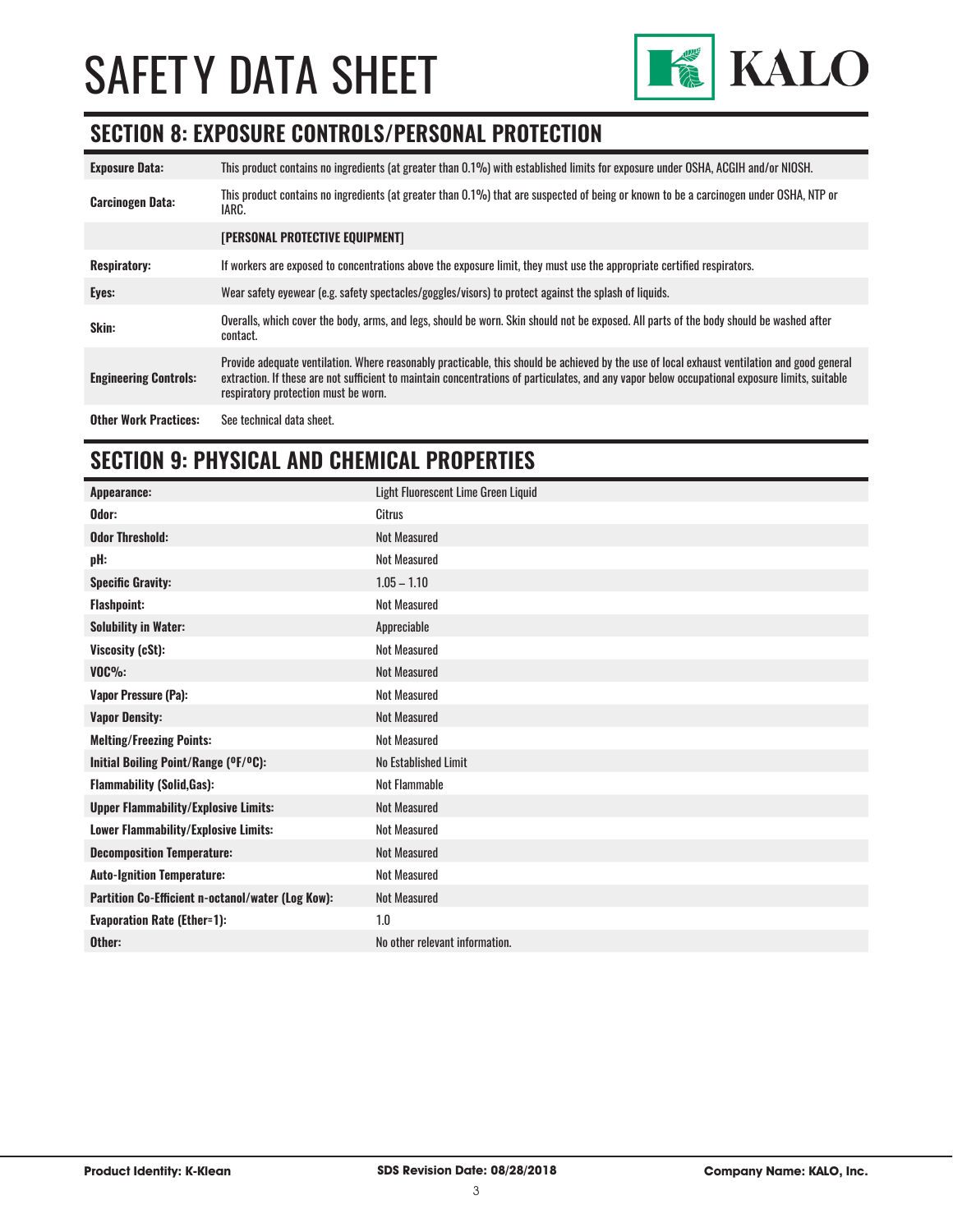

### **SECTION 10: STABILITY AND REACTIVITY**

| <b>Reactivity:</b>                       | Not chemically reactive.                                       |
|------------------------------------------|----------------------------------------------------------------|
| <b>Chemical Stability:</b>               | Stable under normal ambient and anticipated conditions of use. |
| <b>Hazardous Polymerization:</b>         | Will not occur.                                                |
| <b>Conditions To Avoid:</b>              | N/A                                                            |
| Incompatible Materials:                  | Strong oxidizers.                                              |
| <b>Hazardous Decomposition Products:</b> | CO, CO <sub>2</sub> , upon thermal decomposition.              |

## **SECTION 11: TOXICOLOGICAL INFORMATION**

|                                                                   | [ACUTE TOXICITY ESTIMATE]           |                            |
|-------------------------------------------------------------------|-------------------------------------|----------------------------|
| Ingredients:                                                      | K-Klean                             |                            |
| Oral LD50mg/kg:                                                   | 24,299/Category:4                   |                            |
| Skin LD50mg/kg:                                                   | 21,333/Category: 4                  |                            |
| Inhalation Vapor LC50mg/L/4hr:                                    | 88.6/Category: 4                    |                            |
| Inhalation Dust/Mist LC50mg/L/4hr:                                | No Data Available                   |                            |
| <b>ITEM</b>                                                       | <b>HAZARD</b>                       | <b>CATEGORY</b>            |
| <b>Acute Toxicity (mouth):</b>                                    | <b>Not Applicable</b>               | $\overline{\phantom{a}}$   |
| <b>Acute Toxicity (skin):</b>                                     | <b>Not Applicable</b>               | $\overline{\phantom{a}}$ . |
| <b>Acute Toxicity (inhalation):</b>                               | <b>Not Applicable</b>               | $\overline{\phantom{a}}$ . |
| <b>Skin Corrosion/Irritation:</b>                                 | <b>Causes mild skin irritation.</b> | 3                          |
| <b>Eye Damage/Irritation:</b>                                     | <b>Causes eye irritation.</b>       | 2B                         |
| <b>Sensitization (respiratory):</b>                               |                                     |                            |
|                                                                   | <b>Not Applicable</b>               | $\overline{\phantom{a}}$ . |
| Sensitization (skin):                                             | <b>Not Applicable</b>               | $\overline{\phantom{a}}$   |
| <b>Germ Toxicity:</b>                                             | <b>Not Applicable</b>               | $\overline{\phantom{a}}$ . |
| <b>Carcinogenicity:</b>                                           | <b>Not Applicable</b>               | $\overline{\phantom{a}}$   |
| <b>Reproductive Toxicity:</b>                                     | <b>Not Applicable</b>               | $\overline{\phantom{a}}$ . |
| <b>Specific Target Organ Systemic Toxicity-Single Exposure:</b>   | <b>Not Applicable</b>               | $\qquad \qquad -$          |
| <b>Specific Target Organ Systemic Toxicity-Repeated Exposure:</b> | <b>Not Applicable</b>               | $\overline{\phantom{a}}$   |

## **SECTION 12: ECOLOGICAL INFORMATION**

| <b>Toxicity:</b>                       | No additional information provided for this product.  |
|----------------------------------------|-------------------------------------------------------|
| <b>Persistence and Degradability:</b>  | There is no data available on the preparation itself. |
| <b>Bioaccumulative Potential:</b>      | Not measured.                                         |
| <b>Mobility In Soil:</b>               | No data available.                                    |
| <b>Results of PBT and vPvB Assess:</b> | This product contains no PBT/vPvB chemicals.          |
| <b>Other Adverse Effects:</b>          | No data available.                                    |